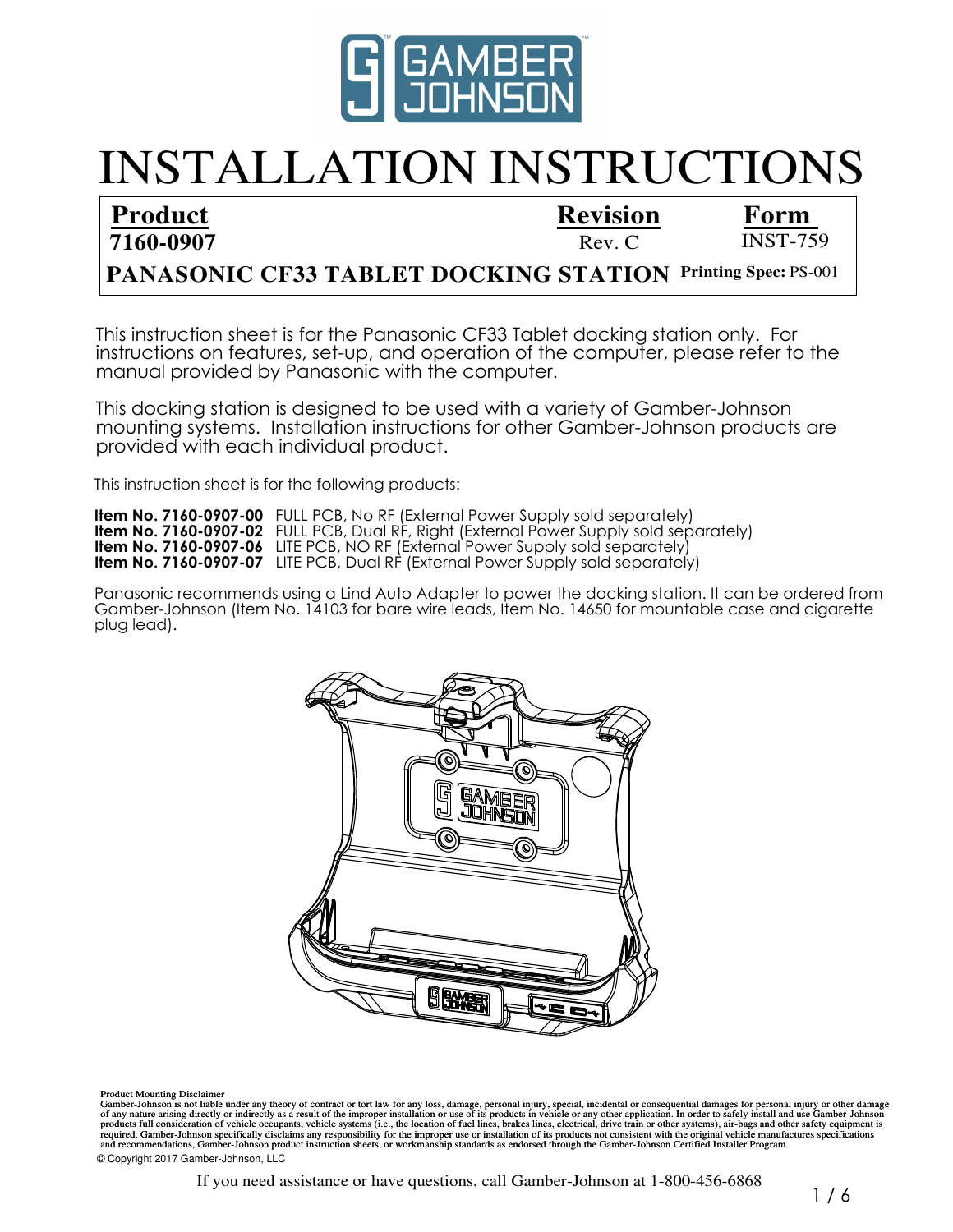# **PRE-INSTALLATION RECOMMENDATIONS**

#### Conduct a "Bench Test"

Gamber-Johnson strongly advises a "bench test" be conducted to verify all electronic and software issues are resolved prior to installation:

- 1. Make sure the computer is operational by itself.<br>2. Insert computer into the docking station and ve
- Insert computer into the docking station and verify that the computer is operating in the dock.
- 3. Interconnect entire assembly and verify start-up of all components, including other equipment (printers, modems, scanners, etc.)

*Gamber-Johnson recommends positioning of all mounts and equipment in the vehicle prior to the actual install to verify that mounting locations are safe and practical.*

# **IMPORTANT SAFETY INFORMATION FOR INSTALLERS**

Safety is dependent on the proper installation and servicing of this docking station. It is important to read and follow all instructions before installing this product.

To properly install a Gamber-Johnson docking station you must have a good understanding of automotive electrical procedures and systems, along with proficiency in the installation and service of aftermarket vehicle equipment.

There are no adjustments required at any time of the electrical components within the docking station. **Opening the docking station will void the product warranty.**

#### During Installation:

**DO NOT** connect this docking station to the vehicle battery until:<br>1. All other electrical connections are made

- 1. All other electrical connections are made<br>2. Mounting of all components is complete
- 2. Mounting of all components is complete
- Verification that no shorts exist in the entire system

**DO NOT** install equipment or route wires or cords in the deployment path of any air bag.

When drilling into the vehicle, DO make sure that both sides of the surface are clear of anything that could be damaged.

*CAUTION: If wiring is shorted to the frame, high current conductors can cause hazardous sparks resulting in electrical fires or flying molten metal.*

#### After installation:

Test the docking station to ensure that it is working properly.

File these instructions in a safe place and refer to them when performing maintenance or re-installing.

*WARNING: Failure to follow all safety precautions and instructions may result in property damage, serious injury, or death.*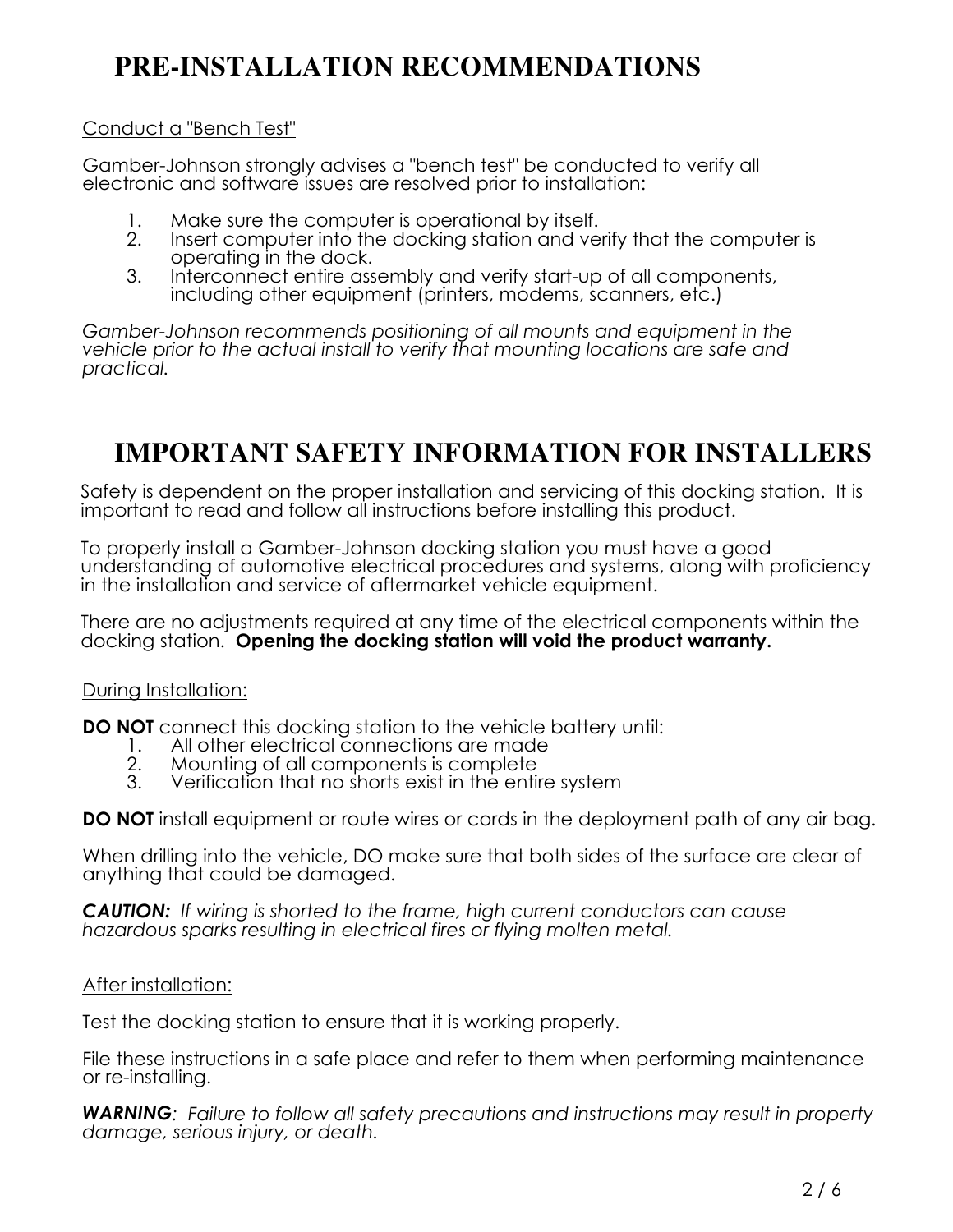### **PANASONIC CF33 TABLET DOCK FEATURE IDENTIFICATION**

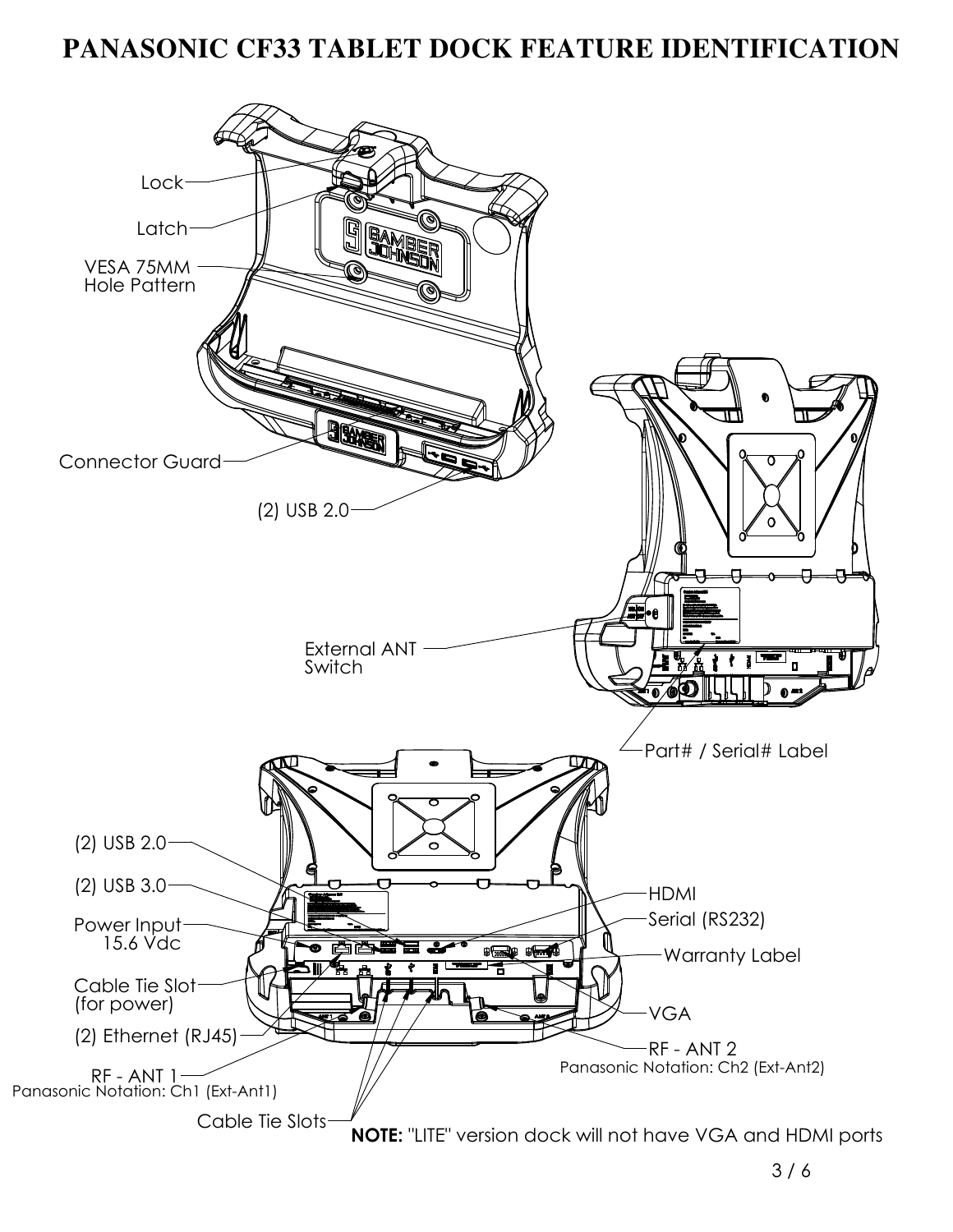# **ATTACHING THE HAND STRAP TO THE TABLET**

#### **The Dock will accommodate tablet with hand strap or extended battery module but not both.**

Below is the correct way to attach the hand strap to the tablet so that it functions properly with the docking station.



Below is an example for **INCORRECT** way to attach the hand strap to the tablet.







Figure 1 Figure 2



Figure 2: Plastic clip run over the outline of the laptop and No space between edge of the tablet and edge of the hand strap

Figure 3: The clip/strap on the bottom is loose



Figure 3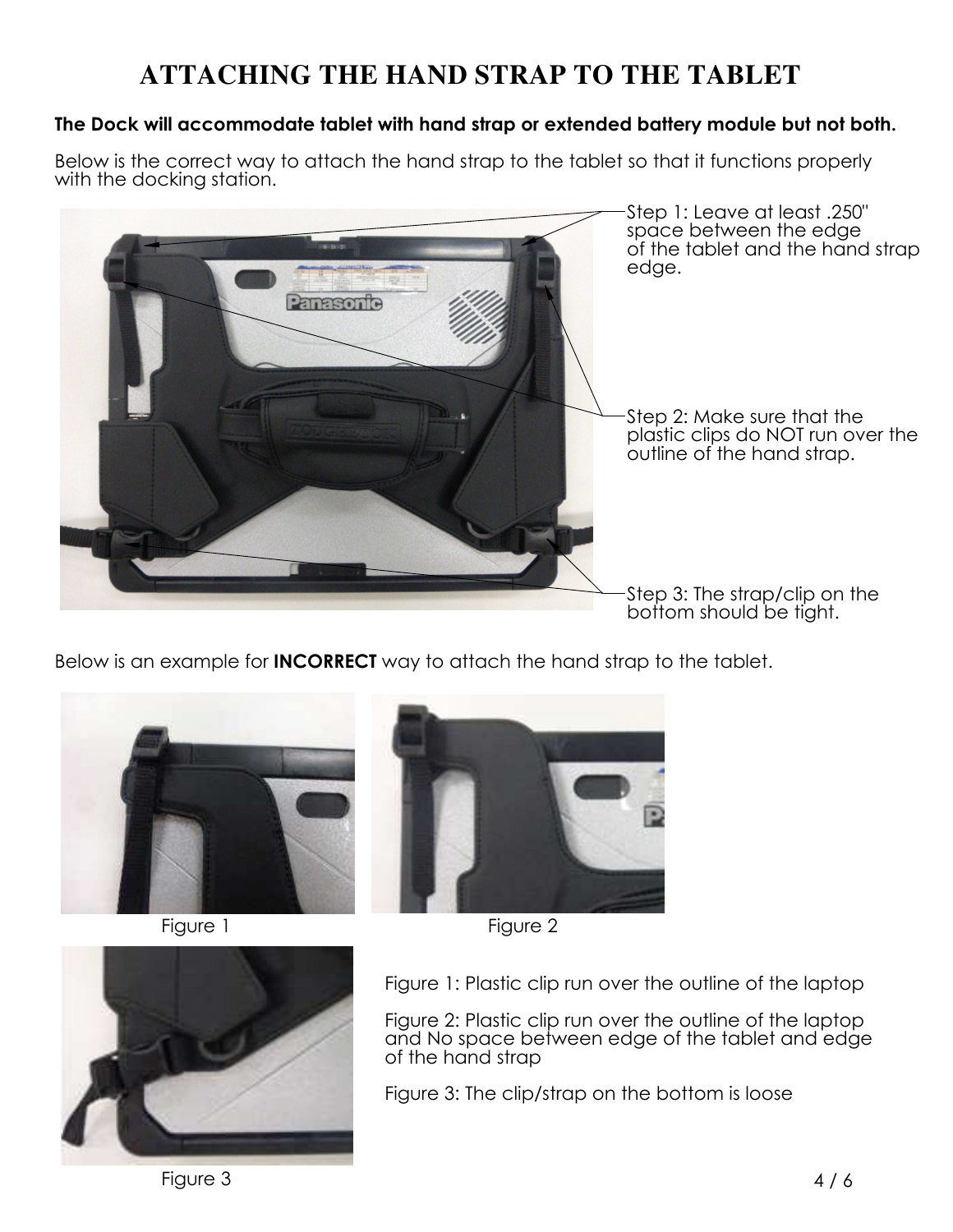# **DOCKING AND UNDOCKING THE TABLET**

#### **TO DOCK THE TABLET**

1. Turn the tablet off.

2. Gently insert the bottom of the tablet into the docking station and push it down. The two ribs in the dock will guide the tablet into the correct position.

2. Gently rotate the top of the tablet into the dock until latch spring down and holds tablet in place.

- 3. Turn the tablet on for use.
- 4. (Optional) Turn the key to "LOCKED" position (counter clockwise) for security purpose.



#### **TO UNDOCK THE TABLET**

1. Turn the key to the "UNLOCKED" position (Clockwise).

2. Push upward on the blue thumb knob and pull outward on the tablet until the tablet clears the latch portion of the dock.

3. Lift the tablet vertically upwards and remove it from the dock.





Push up the Latch **Push outward**